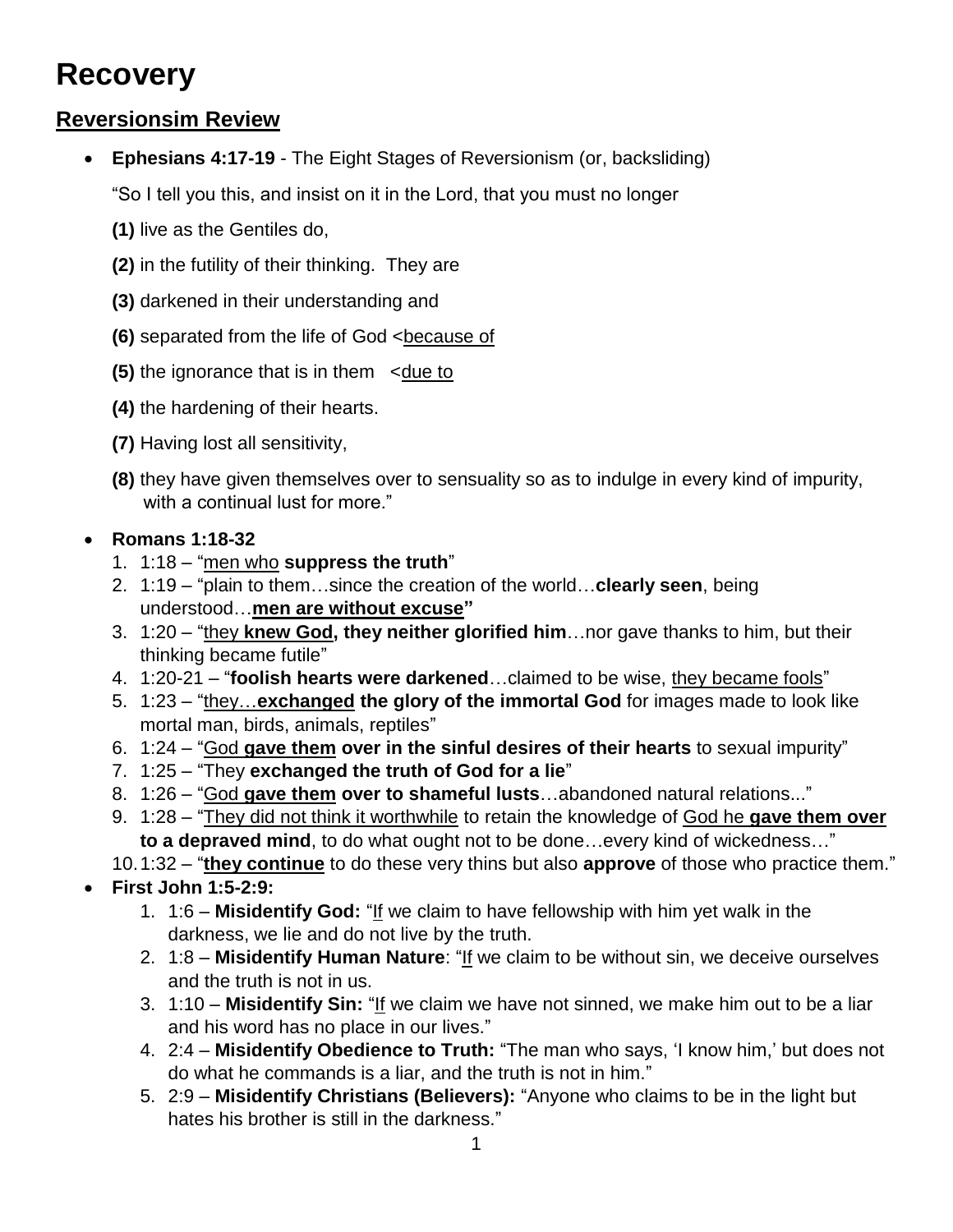### **First John 1:9 - "If we confess our sins, he is faithful and just and will forgive us our sins and purify us from all unrighteousness."**

- This verse is a test.
	- o This is a test for the false teachers.
		- **True teachers confess their sins**
		- False teachers do not confess their sins. They somehow deny, explain, justify or cover up their sins
	- $\circ$  The main purpose of this epistle is to identify the false teachers and their false claims so the true believers may know they are in the correct apostolic truth and they do not need to secede with the others who are leaving John's teaching (or, the eyewitness account.)
- This verse is secondarily a promise, but in the context it is a test for the person teaching.
- "Confess" is *homologeo* which literally means "to say the same thing."
	- o We need to say the same thing as God concerning sin.
	- o We need to call the things sin that God has called sin.
	- o Part of "*homologeo*" is repentance or NOT continuing in our sin, but turning away from it.
	- $\circ$  Merely calling something a sin is NOT full confession. Naming it and turning from it is what God's Word says. This is what we need to say and do
	- o "Forgiveness" is *aphiemi* which is the canceling of the debt owed to God for our sin and the dismissing of the charges of sin
	- o "Cleansing" is *katharizo* which removes the stain of the sin.
- Forensic forgiveness is what we receive at salvation. We are justified in the courts of heaven. This makes us acceptable and places us in God's family. This is positional.
- Continual forgiveness enables us to experience fellowship with God as sons in God's family. This is temporal fellowship

#### **James 4:4-10**:

*You adulterous people! Do you not know that friendship with the world is enmity with God? Therefore whoever wishes to be a friend of the world makes himself an enemy of God. Or do you suppose it is to no purpose that the Scripture says, "He yearns jealously over the spirit that he has made to dwell in us"? But he gives more grace. Therefore it says, "God opposes the proud but gives grace to the humble." Submit yourselves therefore to God. Resist the devil, and he will flee from you. Draw near to God, and he will draw near to you. Cleanse your hands, you sinners, and purify your hearts, you double-minded. Be wretched and mourn and weep. Let your laughter be turned to mourning and your joy to gloom. Humble yourselves before the Lord, and he will exalt you.*

# **Spiritual Recovery**

#### **James 4:6-10 – Breakdown into Steps**

- 1. Submit yourselves therefore to God.
- 2. Resist the devil, and he will flee from you.
- 3. Draw near to God, and he will draw near to you.
- 4. Cleanse your hands, you sinners, and
- 5. Purify your hearts, you double-minded.
- 6. Be wretched and mourn and weep. Let your laughter be turned to mourning, your joy to gloom.
- 7. Humble yourselves before the Lord, and he will exalt you.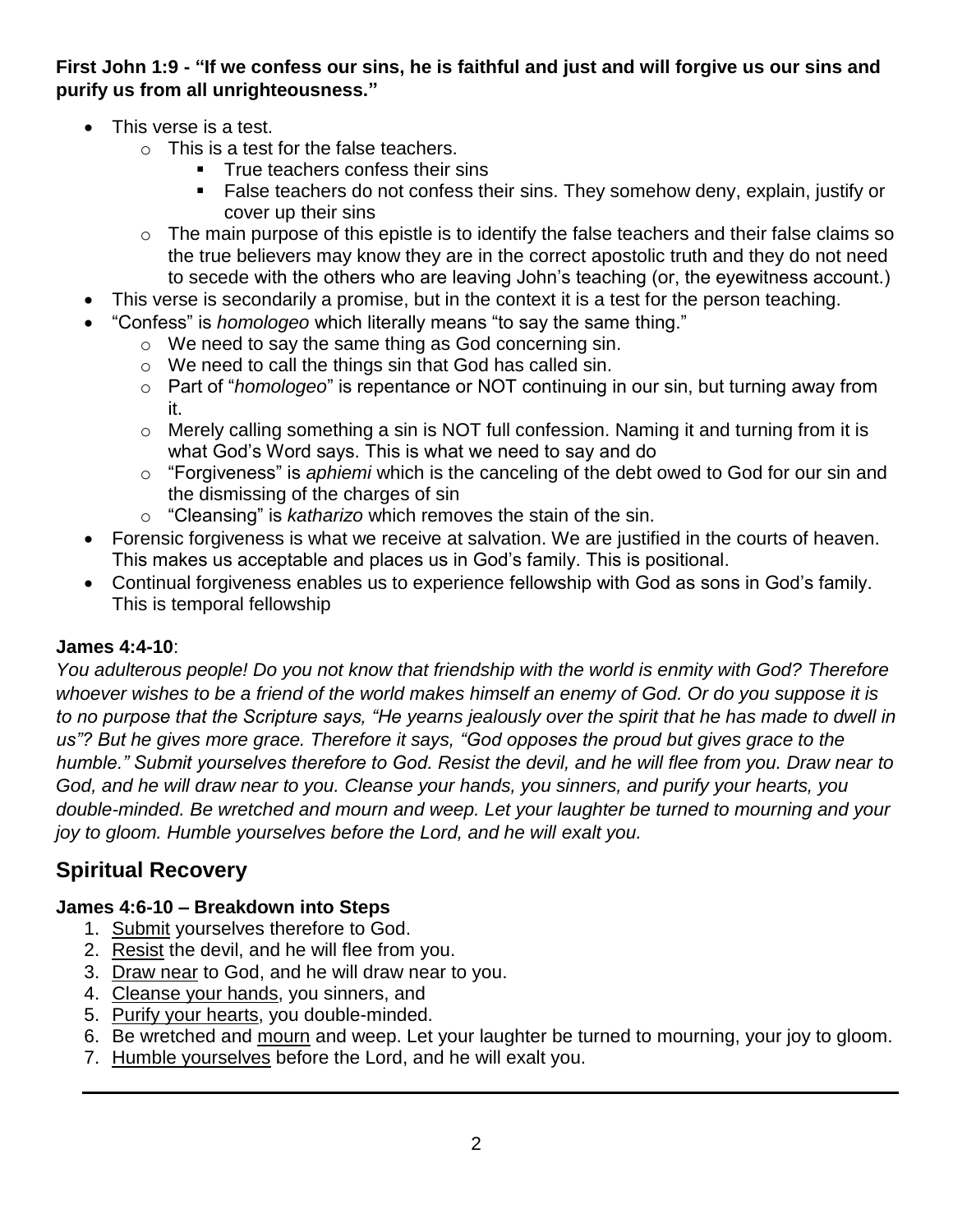### **1. Spiritual Submission to God**

- a. "God opposes the proud but gives grace to the humble. Submit yourselves, then to God." - James 4:6,7
- b. The word "submit" here means to "take your rightful place in rank"
- c. This is a total and unconditional release of any claim to your life. It is counting yourself dead.

### **2. We can now resist the devil.**

- a. This resistance is now empowered by faith while filled with the Spirit
- b. We must lay aside entangling sins.
	- i. "Therefore, since we are surrounded by so great a cloud of witnesses, let us also lay aside every weight, and sin which clings so closely, and let us run with endurance the race that is set before us." – Hebrews 12:1
- c. We must come to our senses.
	- i. "But when he came to himself, he said, 'How many of my father's hired servants have more than enough bread, but I perish here with hunger!" - Luke 15:17
- d. We must escape the snare of the devil that captivates us
	- i. "…correcting his opponents with gentleness. God may perhaps grant them repentance leading to a knowledge of the truth, and they may come to their senses and escape from the snare of the devil, after being captured by him to do his will." -2 Timothy 2:25, 26

#### **3. Draw near to God, and he will draw near to you.**

- a. We now can begin the journey home and draw near to God who is awaiting our return. He will meet and welcome us. (Luke 15:11-32)
	- i. "his father saw him and felt compassion, and ran and embraced him and kissed him. And the son said to him, 'Father, I have sinned against heaven and before you. I am no longer worthy to be called your son.' But the father said to his servants, 'Bring quickly the best robe, and put it on him, and put a ring on his hand, and shoes on his feet." – Luke 15:20-22
- b. Begin to apply 2 Peter  $1:5-7$ 
	- i. "For this very reason, make every effort to supplement your faith with virtue, and virtue with knowledge, and knowledge with self-control, and self-control with steadfastness, and steadfastness with godliness, and godliness with brotherly affection, and brotherly affection with love."

### **4. Cleanse your hands, you sinners**

a. Recovery demands correction of habits and actions

### **5. Purify your hearts, you double-minded**

- a. "If we confess our sins, he is faithful and just and will forgive us our sins and purify us from all unrighteousness." 1 John 1:9
- b. "purify" is "to wash." This requires confession of deeds done.
- c. Our actions are washed in applying the word (Ephesians 5:26)
	- i. "Christ loved the church and gave himself up for her, that he might sanctify her, having cleansed her by the washing of water with the word, so that he might present the church to himself in splendor, without spot or wrinkle or any such thing, that she might be holy and without blemish." – Ephesians 5:25-27
- d. There must also be the purification of double minded attitudes.
	- i. This "double-mindedness" (James 1:8) is a wavering between God's will and our own will.
	- ii. "For that person must not suppose that he will receive anything from the Lord; he is a double-minded man, unstable in all his ways." – James 1:7-8
- e. God's will must take precedence over our will.